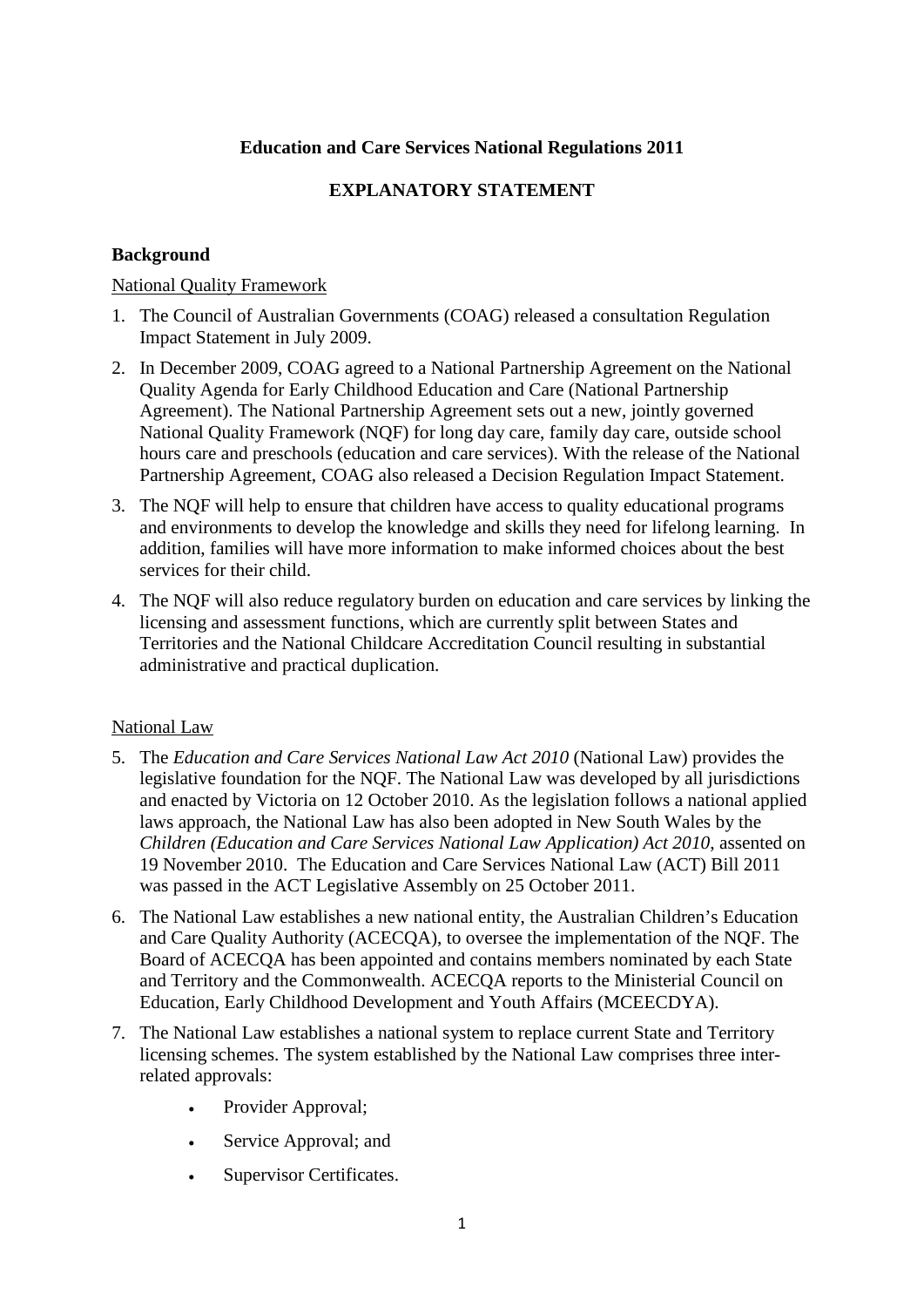- 8. The National Law also sets out an assessment and rating process. Under this process, each State and Territory Regulatory Authority may assess and rate an education and care service in that jurisdiction against the National Quality Standard and the National Regulations. Each assessed service will receive a rating for each quality area and an overall rating for the service. Ratings are subject, upon application, to review and a service can also request a re-assessment and re-rating once every 2 years.
- 9. The National Law provides that the Ministerial Council has the power to make regulations (Section 221) with the tabling of regulations in each House of Parliament of a participating jurisdiction (Section 303). A committee of the House of Parliament of any participating jurisdiction may consider the regulation and the regulation may be disallowed. Disallowance however, has no effect unless the regulation is disallowed by a majority of participating jurisdictions.
- 10. The National Regulations are required under a national uniform applied laws legislation scheme and there has been a COAG assessment of costs and benefits undertaken through the consultation and decision Regulation Impact Statement prepared nationally which includes the impact in each jurisdiction.

#### **Legislative Provisions**

11. The National Regulations are being made under sections 301 and 324 of the *Education and Care Services National Law Act 2010*.

#### **Effect of Operation of the Proposed Regulations**

- 12. The National Partnership Agreement calls for legislation to be developed that establishes a single national system covering long day care, family day care, outside school hour's care and preschool. The National Regulations will support the National Law in developing this national system and will include detailed implementation matters for the National Quality Framework.
- 13. The National Regulations will replace ACT Childcare Services Standards that are required under the **Children and Young People Act 2008** in relation to the regulation and approval of education and care services falling within the scope of the national law.
- 14. The National Regulations will set out a new National Quality Standard for all education and care services. The new National Quality Standard will help services to provide the best possible level of early childhood education and care by being clear about the standards and elements in seven quality areas that best support a child's learning and development.

#### **Provide details of the Proposed Regulations**

15. A detailed summary of the proposed National Regulations is included at Attachment A.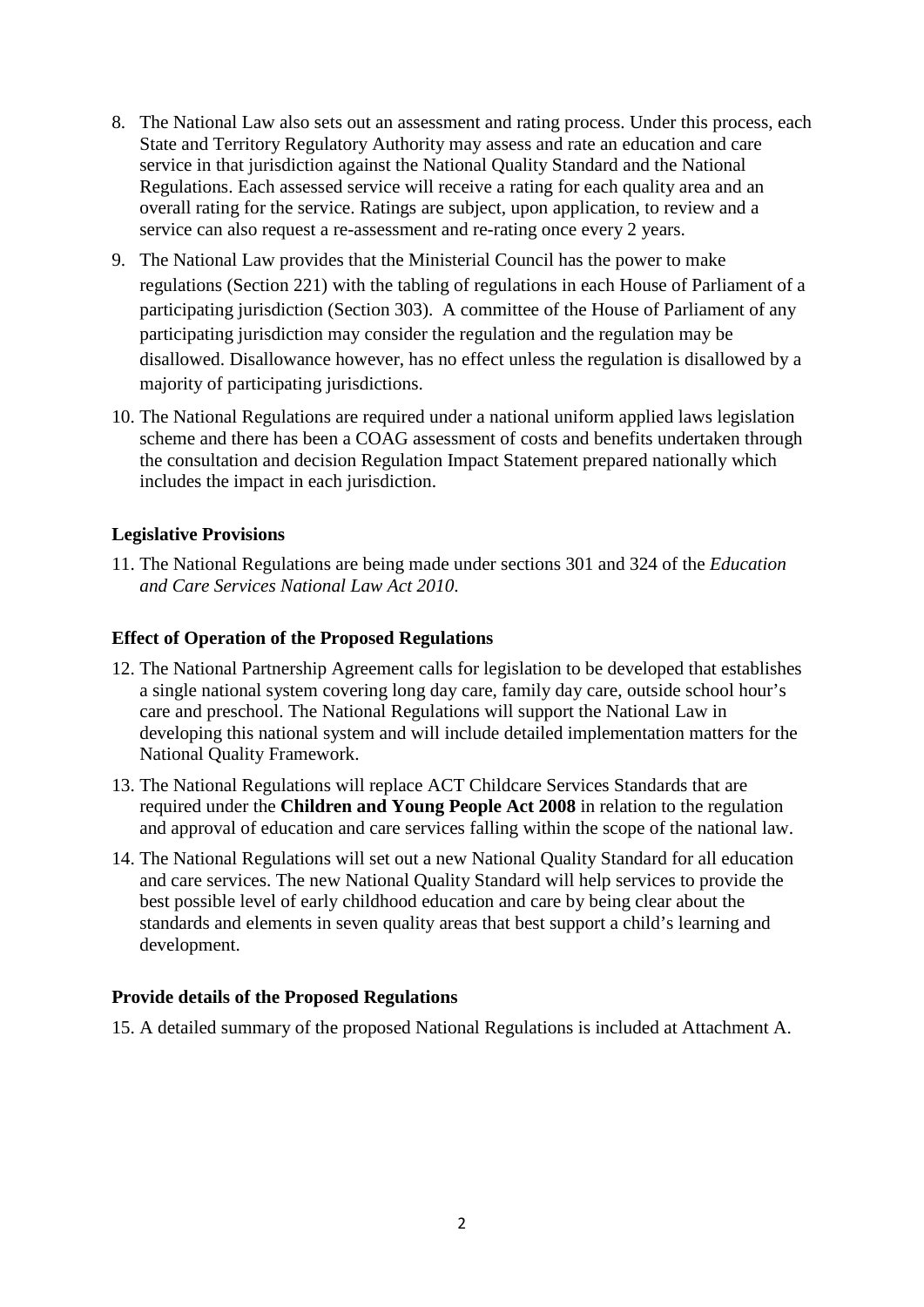## **Attachment A**

## **Chapter 1 – Preliminary (Regulations 1-13)**

Chapter 1 outlines preliminary matters for the purposes of the National Regulations.

Of note, this chapter prescribes a commencement date for the National Regulations of 1 January 2012 and provides definitions or meanings for key terms or phrases used throughout the National Regulations.

Regulation 5 within Chapter 1 prescribes additional classes of services that are specifically excluded from the meaning of an education and care service set out in the National Law and, thus, that are specifically excluded from the coverage of the national legislation. Exclusion by regulation will give flexibility to jurisdictions to include other services under the National Quality Framework at a later point in time. Of relevance to the ACT, such services include:

- provision of education and care in the child's own home, for example nannies and babysitters providing care in a child's own home
- occasional care services where education and care is provided on an ad hoc or casual basis to children that are mostly preschool age or younger
- services provided by a hotel or resort to children who are temporary guests of the hotel or resort
- services provided at a location where a parent or family member is a guest, visitor or patron and is readily available at all times
- services where parents or family members of the children primarily provide or share the education and care of the children
- secondary schools or colleges that provide education and care to the children of students attending the school or college where the parent retains responsibility for the child
- a service providing education and care for no more than 4 weeks per calendar year during school holidays
- a service funded under the Budget Based Funding Program element of the Child Care Services Support Program, and it is not a service that receives the Child Care Benefit
- a licensed playschool under the *Children and Young People Act 2008* of the Australian Capital Territory.

As a result of the exclusions included in the National Law and the National Regulations, the legislation will, at this time, apply to long day care, family day care, outside school hours care and preschool services, consistent with the National Partnership Agreement.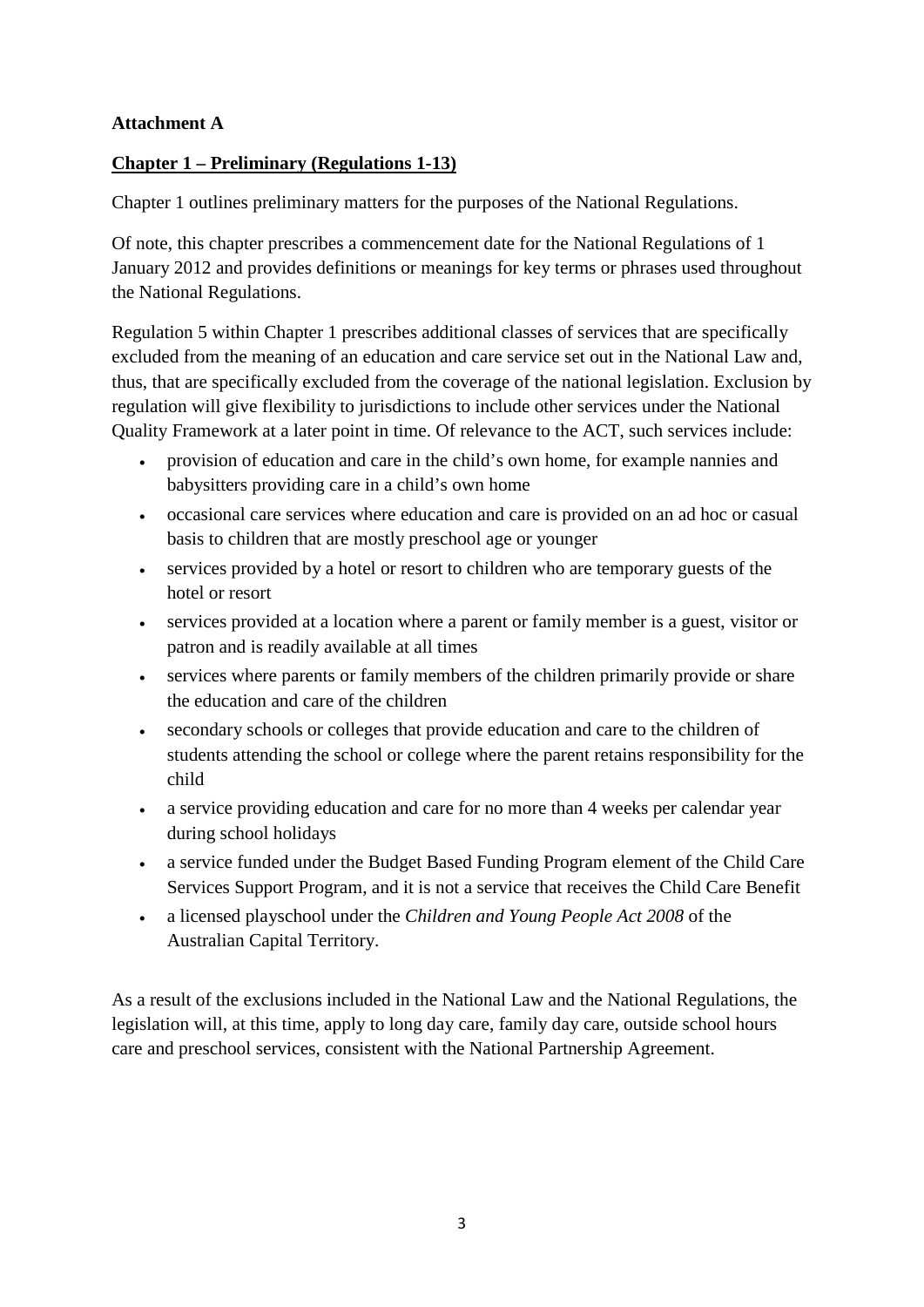# **Chapter 2 – Approvals and Certificates**

### Part 2.1 – Provider Approval (Regulations 14-23)

This Part details the process of obtaining a Provider Approval, including the prescribed information required for an application for Provider Approval. According to the National Law, each applicant (and in the case of entities, each person who will have management or control of an education and care service) must satisfy the Regulatory Authority that they are fit and proper. As part of this process, Regulation 14 requires applicants to provide information including the following:

- proof of the applicant's identity;
- any matters included in a national criminal history record check to the extent those matters affect the person's suitability to be a provider of an education and care service;
- a disciplinary proceedings statement made by the applicant; and
- a bankruptcy declaration made by the applicant.

This Part also sets out the required information to apply for an amendment (Regulation 17) or voluntary suspension (Regulation 19) of a Provider Approval and the required information for an executor (Regulations 20 and 21), personal legal representative or guardian (Regulations 22 and 23) to apply for a limited and temporary Provider Approval upon the death or incapacity of an approved provider.

Regulation 18 prescribes a 12-month limit on voluntary suspensions and on suspensions initiated by a Regulatory Authority.

### Part 2.2 – Service Approvals (Regulations 24-45)

Part 2 of Chapter 2 details the process of applying for, amending and suspending a Service Approval, including the prescribed information required for the relevant applications.

Regulations 14-33 deals with Applications for Service Approvals and spells out in Regulations 24 and 25 the requirements for a centre based service approval, including details of the education and care service premises. Regulation 26 details what is required in an application for a family day care service approval.

Regulation 28 prescribes the additional grounds on which the Regulatory Authority may refuse to grant a Service Approval, which include if the Regulatory Authority is not satisfied that the applicant is capable of operating the proposed service in a way which meets the requirements of the National Law, the Regulations or the National Quality Standard.

Regulations 29 to 32 place conditions on the service approval in relation to having current public liability insurance with a minimum cover of \$10 million; requiring a quality improvement plan to be kept at the service premises or family day care service principal office, available for inspection by the Regulatory Authority or available on request to parents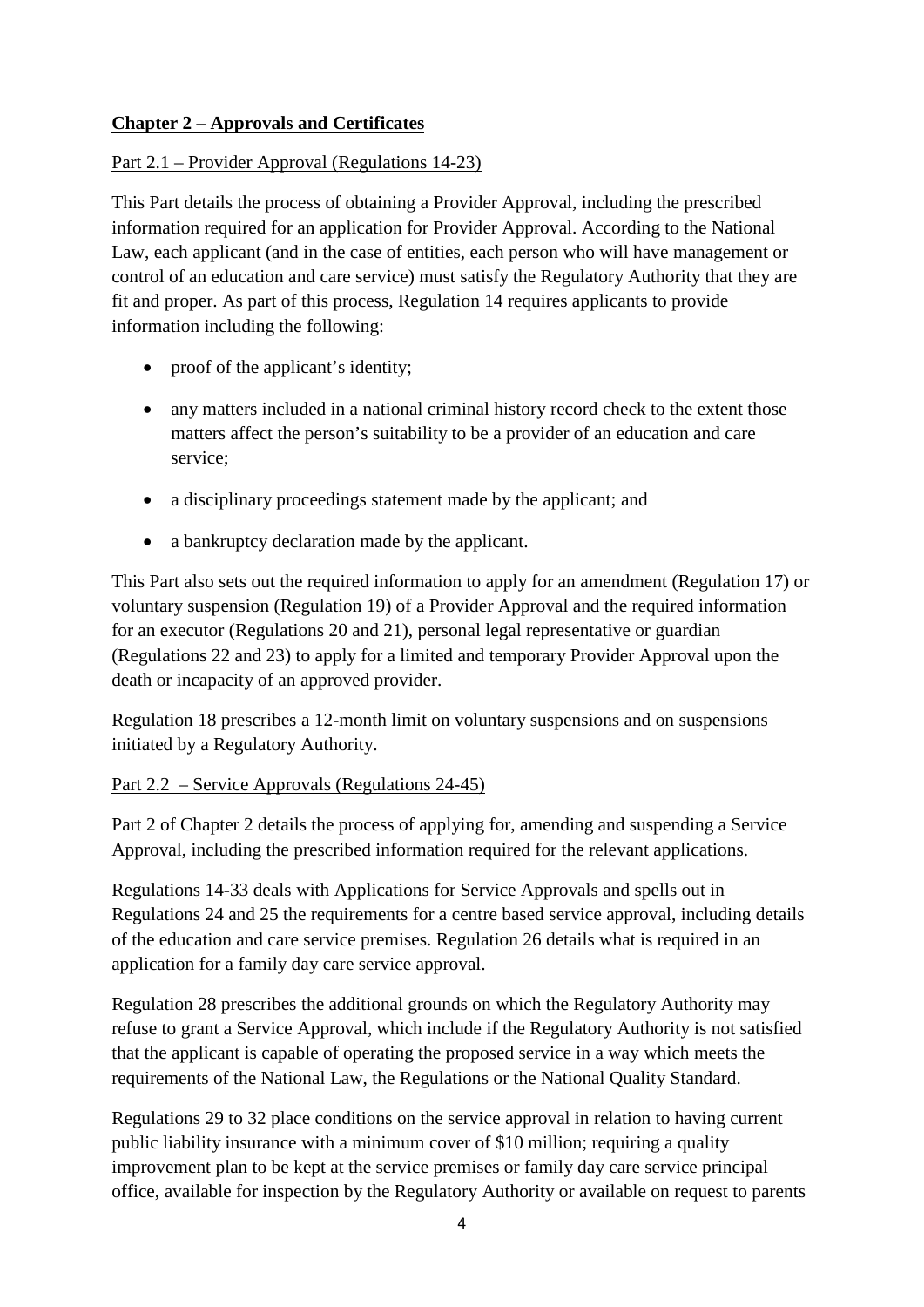of children attending the service; and requiring a centre-based service to continue to be entitled to occupy the premises.

Regulations 34-35 outlines the process for amending Service Approvals and providing notice of change to the nominated supervisor. Regulations 36-38 outlines the processes for transfer of centre-based and family day care services and the notification of the decision of the Regulatory Authority to intervene in the transfer.

Regulations 39-40 provides for the suspension of service approvals including the application process for voluntary suspension.

Regulations 41-43 outlines the process for applying for a service waiver including the prescribed elements that may be subject to a service waiver. Regulations 44-45 provides for the process for applying for a temporary waiver.

## Part 2.3 – Supervisor Certificates (Regulations 46-53)

In this part, Regulations 46-50 outlines the process for an applicant to apply for a supervisor certificate including the minimum requirements for qualifications, experience and management capability. The minimum requirements include an adequate knowledge and understanding of the provision of education and care to children and the ability to effectively supervise and manage an education and care service. The applicant must also meet qualification or experience requirements. Persons who hold a supervisor certificate are eligible to be a nominated supervisor or placed in day to day charge of an education and care service.

Regulation 48 outlines the other matters that the Regulatory Authority must regard that may affect the person's suitability for the role of supervisor, specifically matters relating to criminal history. Regulation 49 outlines the prescribed classes of person which may be granted a supervisor certificate without application, including for example a principal of a school.

Regulation 51 describes the process for amending a supervisor certificate and Regulations 52- 53 the process for suspending a supervisor certificate. Regulation 54 outlines the process required for placing a certificated supervisor in day to day charge of an education and care service.

# **Chapter 3 – Assessment and Ratings**

This chapter provides for the assessment and ratings of education and care services against the National Quality Standard.

# Part 3.1 – Quality Improvement Plans (Regulations 55 and 56)

Regulation 55 provides that the approved provider must ensure that a Quality Improvement Plan is prepared for the education and care service. It outlines the requirements for Quality Improvement Plans which are to include an assessment of practices at the service, identify areas for improvement and contain a statement of philosophy of the service. Regulation 56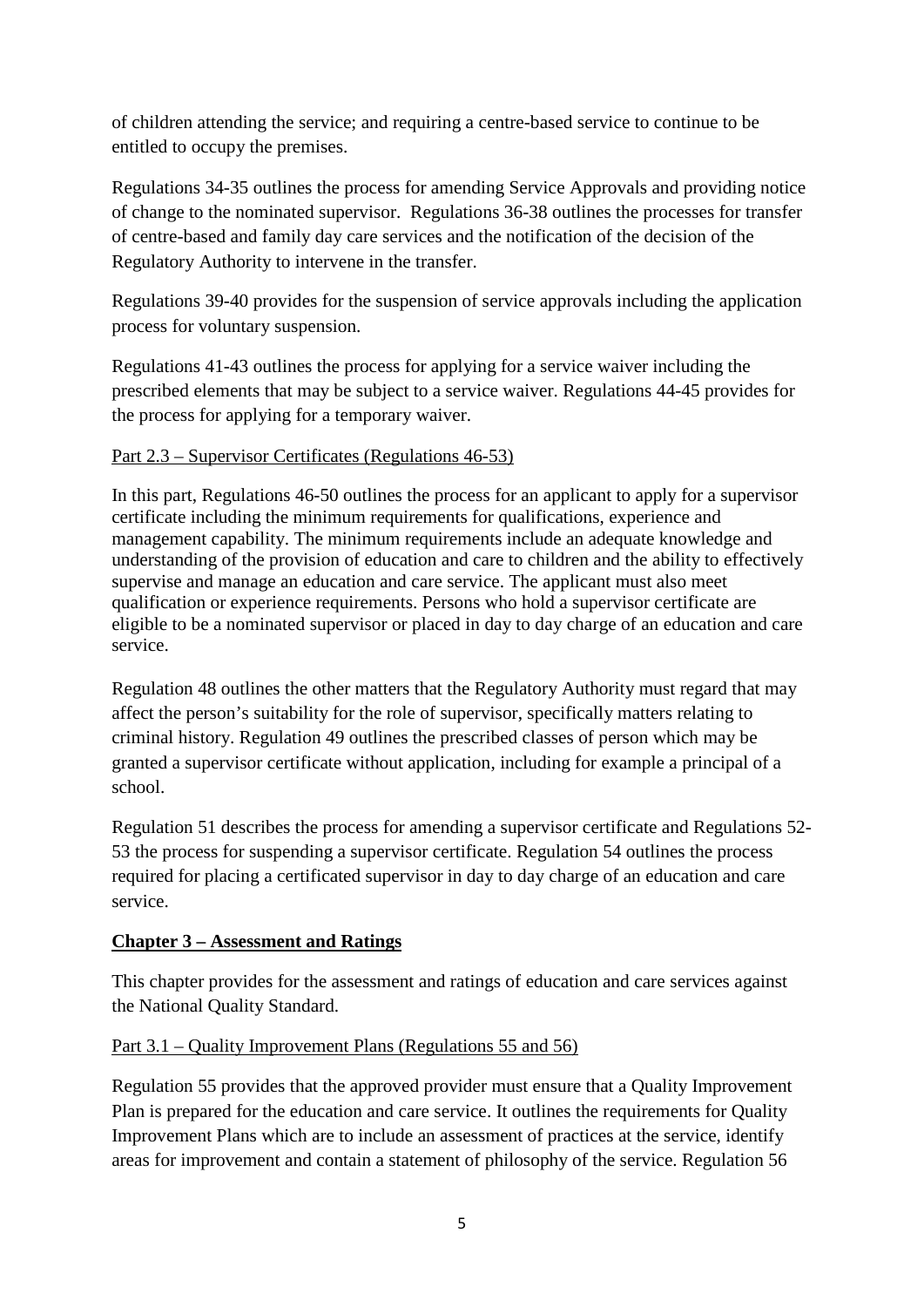requires the approved provider to ensure that the quality improvement plan is reviewed and revised at least annually or when directed by the Regulatory Authority.

# Part 3.2 – Prescribed Rating Levels (Regulations 57 and 62)

This part prescribes the rating levels and their descriptions as follows:

- o Regulation 59- Significant improvement required, if a service does not meet a quality area or a relevant regulation in a way that the Regulatory Authority is satisfied constitutes an unacceptable risk to a child's health, safety and wellbeing;
- o Regulation 60- Working towards National Quality Standard, if a service does not meet a standard for a quality area or a relevant regulation for that quality area;
- o Regulation 61- Meeting National Quality Standard if a service meets the standards and the relevant regulations for a quality area;
- o Regulations 62- Exceeding National Quality Standard if a service exceeds the standards for a quality area and complies with the relevant regulations. An Exceeding National Quality Standard may only be given for the educational program and practice quality area of services with children eligible to attend preschool if the service provides a preschool program or has an arrangement with another provider to offer that program; and
- o Excellent is the highest rating and requires an application to be made to the National Authority and is explained in Regulation 71.

Regulation 58 provides for a rating of "Provisional-Not Yet Assessed under the National Quality Framework" until the first assessment occurs under the National Law.

### Part 3.3 – Assessment (Regulations 63 and 67)

Regulations 63-65 prescribes the process and matters that the Regulatory Authority considers when making assessments of approved education and care services and determining a rating.

Regulations 66-67 outlines the process for an applicant to apply for a re-assessment of an education and care service.

# Part 3.4 – Review of Ratings (Regulations 68 and 70)

Regulations 68-70 provides for the Review of Ratings. Regulation 68 outlines the process for an applicant to apply for a review of a rating by the Regulatory Authority. Regulation 69 outlines the process to apply for a further review of a rating by a Ratings Review Panel and in addition to requirements in the national Law, the expertise and knowledge of Review Panel persons Regulation 70.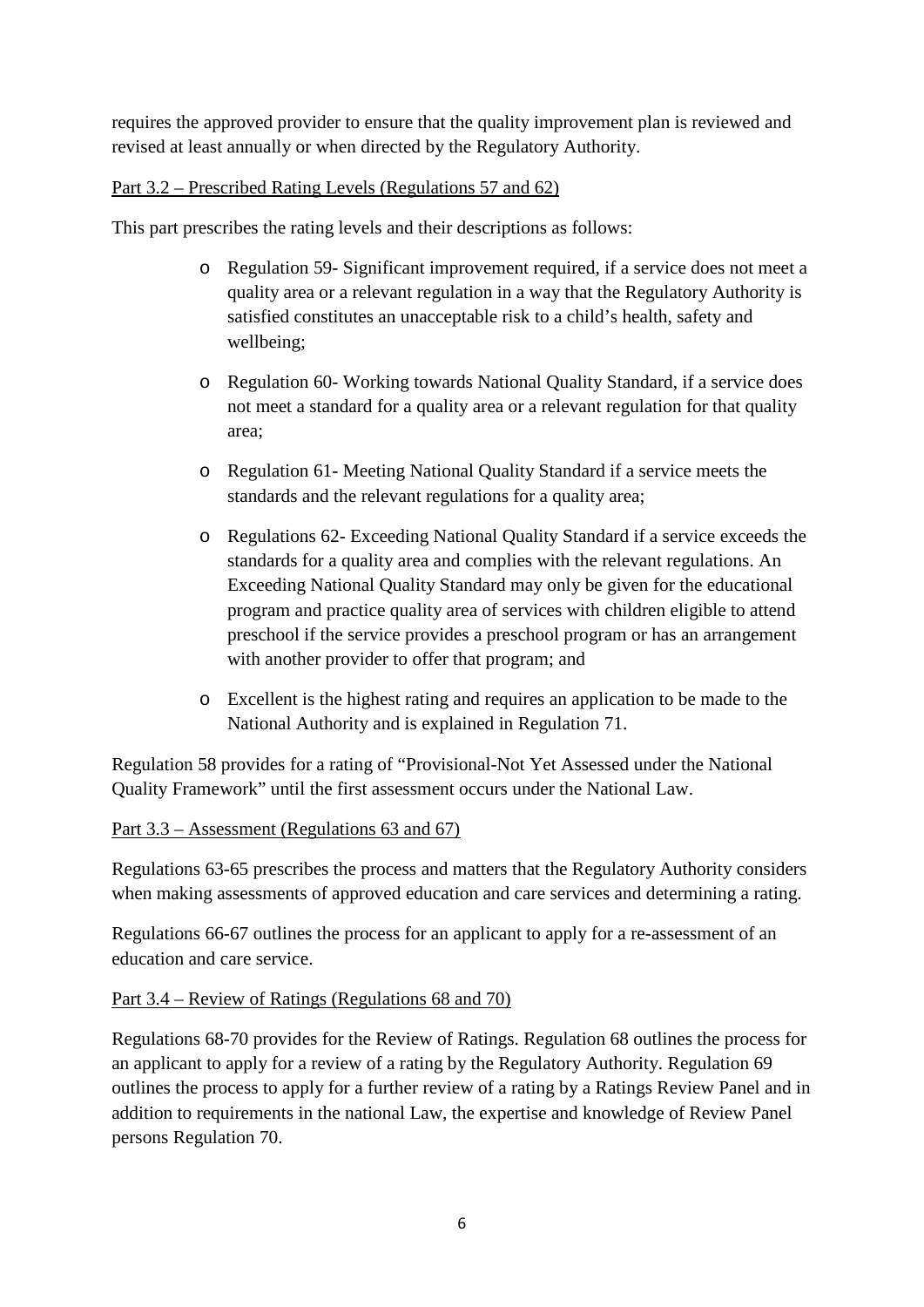### Part 3.5 – Highest Rating (Regulation 71)

Regulation 71 describes the process by which an education and care service, if eligible, may apply for the highest rating.

## Part 3.6 – Offences (Regulation 72)

Regulation 72 outlines offences relating to falsely representing the overall rating or a rating in respect of a quality area of the National Quality Standard.

# **Chapter 4 - Operational Requirements**

This Chapter outlines the ongoing operational requirements of an education and care service in the Regulations. These requirements are aligned with the seven quality areas of the National Quality Standard.

## Part 4.1 – Educational Programs and Practice (Regulations 73-76)

This Part outlines the obligations of an education and care service related to the delivery of its educational programs and practices. Under the National Law, a service is required to deliver an educational program to all children being educated and cared for by the service. The Regulations in this part support the delivery of an educational program for the children including requirements for documenting assessments or evaluations of children's progress against outcomes; and information about the educational program to be given to parents and kept available for inspection.

### Part 4.2 – Children's Health and Safety (Regulations 77-89)

This Part outlines the obligations of an education and care service related to the protection of children's health and safety. The regulations provide for the safety, health and wellbeing of children being educated and cared for by a service.

Regulations 77-89 are to ensure the health, safety and wellbeing of children. This includes a requirement for services to implement good health and hygiene practices and safe food practices (Regulation 77); to ensure that children have access to food and beverages and where a services provides food, it is nutritious and adequate for each child (Regulations 78 and 79). A weekly menu is required to be displayed (Regulation 80). Regulation 81 requires a provider to take reasonable steps to ensure children's needs for sleep and rest are met. Regulation 82 and 83 require the service to ensure that children are provided with an environment that is free from the use of tobacco, illicit drugs or alcohol and that staff members are not affected by alcohol or drugs so as to impair their capacity to supervise or educate and care for children. Regulation 84 places an obligation on the approved provider to ensure that staff members and the nominated supervisor are aware of obligations under child protection laws.

Regulations 85-89 are directed at managing and minimising incidents, injuries, trauma and illness. Regulations 85-87 require a service to have policy and procedures to be followed in the event of an injury, incident or trauma which include notifying the parents of the child, and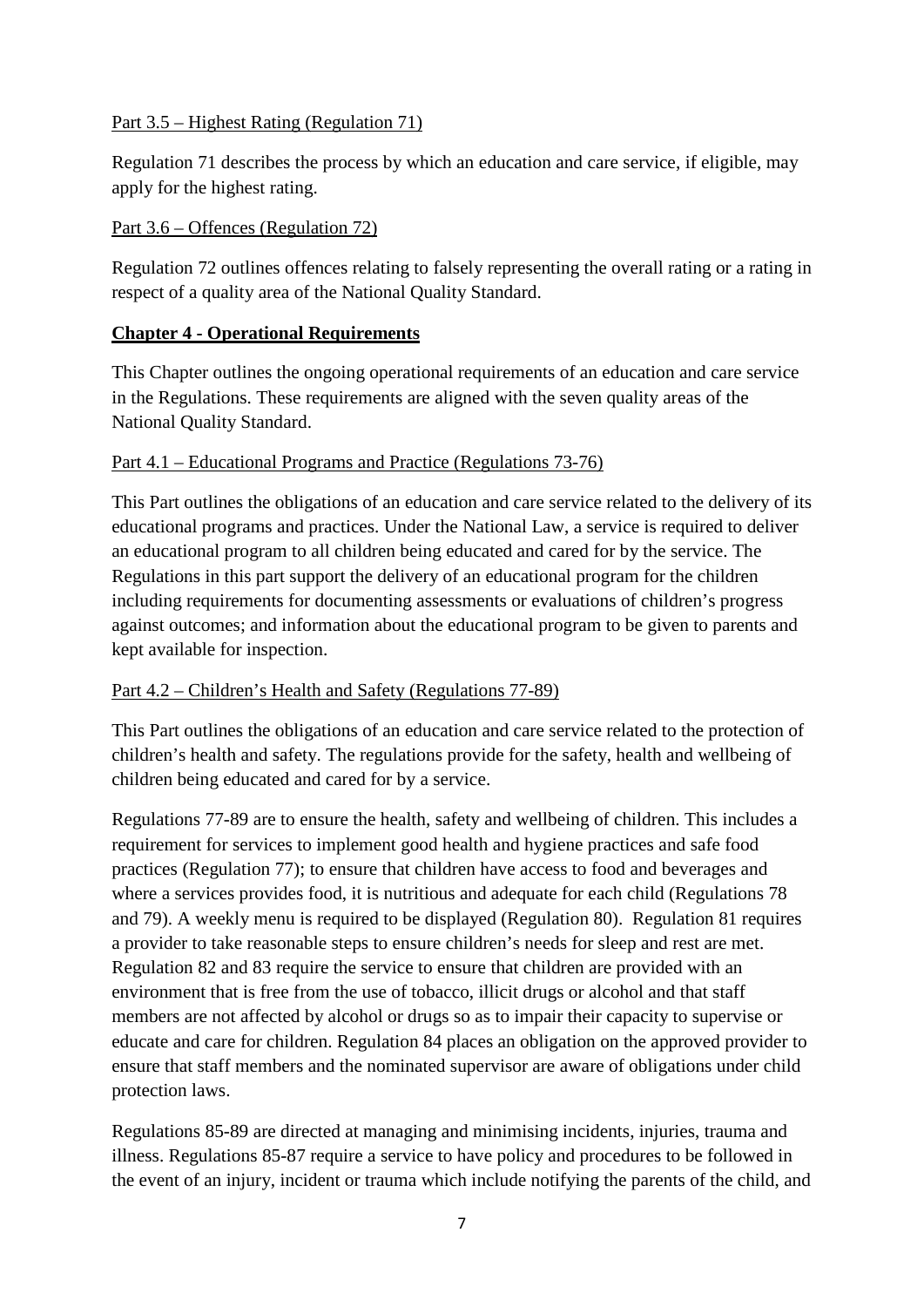the Regulatory Authority where required, as well as making an appropriate record. This division also requires appropriate action to be taken to prevent the spread of infectious diseases (Regulation 88); and that suitably equipped first aid kits are available wherever children are being educated and cared for (Regulation 89).

Regulations 90-91 are directed at the requirement for an education and care service to have a medical conditions policy that sets out the practices to manage medical conditions including asthma, diabetes or a child at risk of anaphylaxis, and for this policy to be provided to parents.

Regulations 92-96 outlines requirements and procedures for the administration of medication (Regulation 95) with authority from parents (Regulation 93) including medication records to be kept (Regulation 92) and allowing a service to permit a child over preschool age to selfadminister medication in accordance with policy (Regulation 96).

Regulations 97-98 outlines emergency procedures and communication requirements with services being required to have emergency and evacuation procedures (Regulation 97), including requirements for regular rehearsals by staff members and children and the capacity for immediate communication with emergency services and parents (Regulation 98).

Regulations 99-102 provide for the safety of children when leaving an education and care service premises, including authorised excursions and collections from the premises by a parent or authorised person (Regulation 99). There is a requirement to conduct a risk assessment (Regulations 100-101) and obtain an authorisation from parents before conducting an excursion (Regulation 102).

### Part 4.3 – Physical Environment (Regulations 103- 117)

This Part outlines the obligations of an education and care service relating to its physical environment. The Regulations provide for requirements of the premises to be used to provide an education and care service including repair, design, layout and space. These requirements differ depending on whether services are centre-based or family day care services.

Regulations 103-110 apply to both centre-based services and family day care services. Regulation 103 provides an overall requirement that premises, furniture and equipment are safe, clean and in good repair. Regulation 104 sets out requirements for fencing of a height and design so that children preschool age or under cannot go through, over or under the fence. Regulation 105 requires sufficient furniture, materials and equipment suitable for the education and care of each child. Regulation 106 outlines requirements for laundry facilities or arrangements to store and dispose of soiled clothing. Regulations 107 and 108 prescribe the indoor and outdoor space requirements for centre-based services and family day care venues. Other requirements include ventilation and adequate natural light (Regulation 110), and toilet and hygiene facilities (Regulation 109).

Regulations 111- 115 place additional requirements on centre-based services for the health and safety of children, such as the need for appropriate nappy change facilities where children wear nappies (Regulation 112) and appropriate design of the premises to facilitate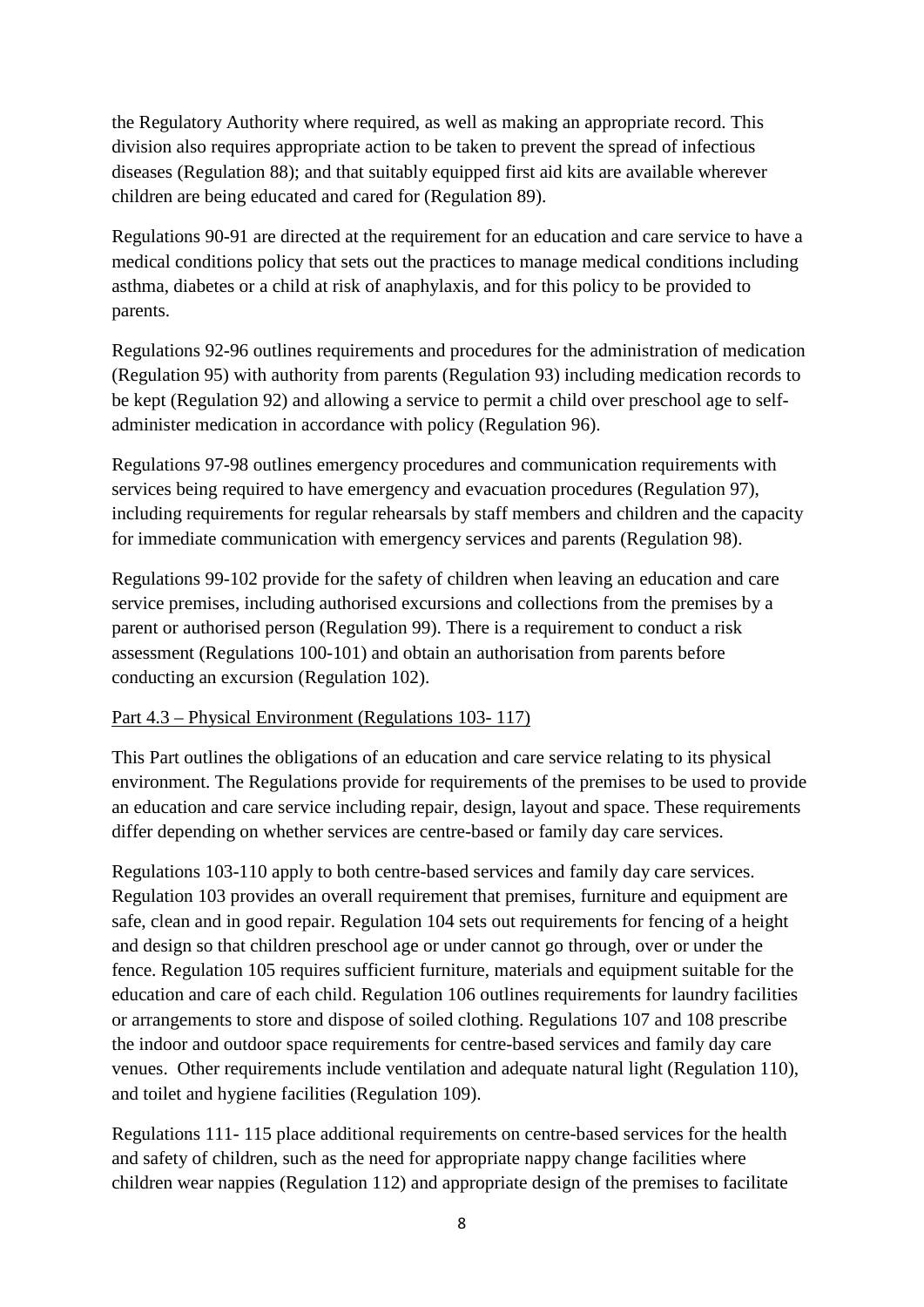supervision of children at all times they are being educated or cared for (Regulation 115). This division also requires an appropriate outdoor environment for children including shade (Regulation 114) and opportunities for children to explore and experience the natural environment (Regulation 113).

Regulations 116-117 are additional requirements for family day care services. The assessment of the physical environment of a family day care residence or venue is the responsibility of the approved provider, not the Regulatory Authority. Regulation 116 requires an assessment of family day care residences or venues by an approved provider before education and care can be provided as part of the service and at least annually. This includes consideration of the requirements in Divisions 1 and 3; the suitability of the residence or venue with regard to the number, ages and abilities of the children attending the service; the suitability of nappy changing arrangements and the existence and risks posed by any animals, water hazards or pools nearby. Regulation 117 requires a family day care service to ensure that glazed areas in residence or venues, if they are accessible to children, meet certain standards.

### Part 4.4 – Staffing Arrangements (Regulations 118-154)

This Part outlines the obligations of an education and care service relating to its staffing arrangements, including the qualifications of educators.

Regulation 118 requires the designation of an educational leader to lead the development and implementation of educational programs in the service.

Regulations 119-120 provides for age and supervision of educators at the service. Under these regulations, a family day care service cannot engage or register a family day care educator or educator assistant, unless the person has attained the age of 18 years (Regulation 119). Centre-based services may engage a person under the age of 18 years, provided that they do not work alone with children and the educator is adequately supervised at all times by an educator who has attained the age of 18 years (Regulation 120).

Regulations 121-124 prescribes the minimum number of educators required to educate and care for children at an education and care service, also called the educator to child ratio. The educator to child ratio varies dependent on the ages of the children being educated and cared for and whether it is a family day care service or centre-based service. The regulations in set out the new national requirements for staffing arrangements, as outlined in the National Partnership Agreement. These requirements are staged for implementation through to 2020. Chapter 7 sets out transitional or savings arrangements that apply nationally or by jurisdiction until the new national ratios are implemented.

The educator to child ratios for centre-based services is outlined in Regulation 123 and includes:

- a) For children from birth to 24 months of age  $-1$  educator to 4 children;
- b) For children over 24 months and less than 36 months of age 1 educator to 5 children;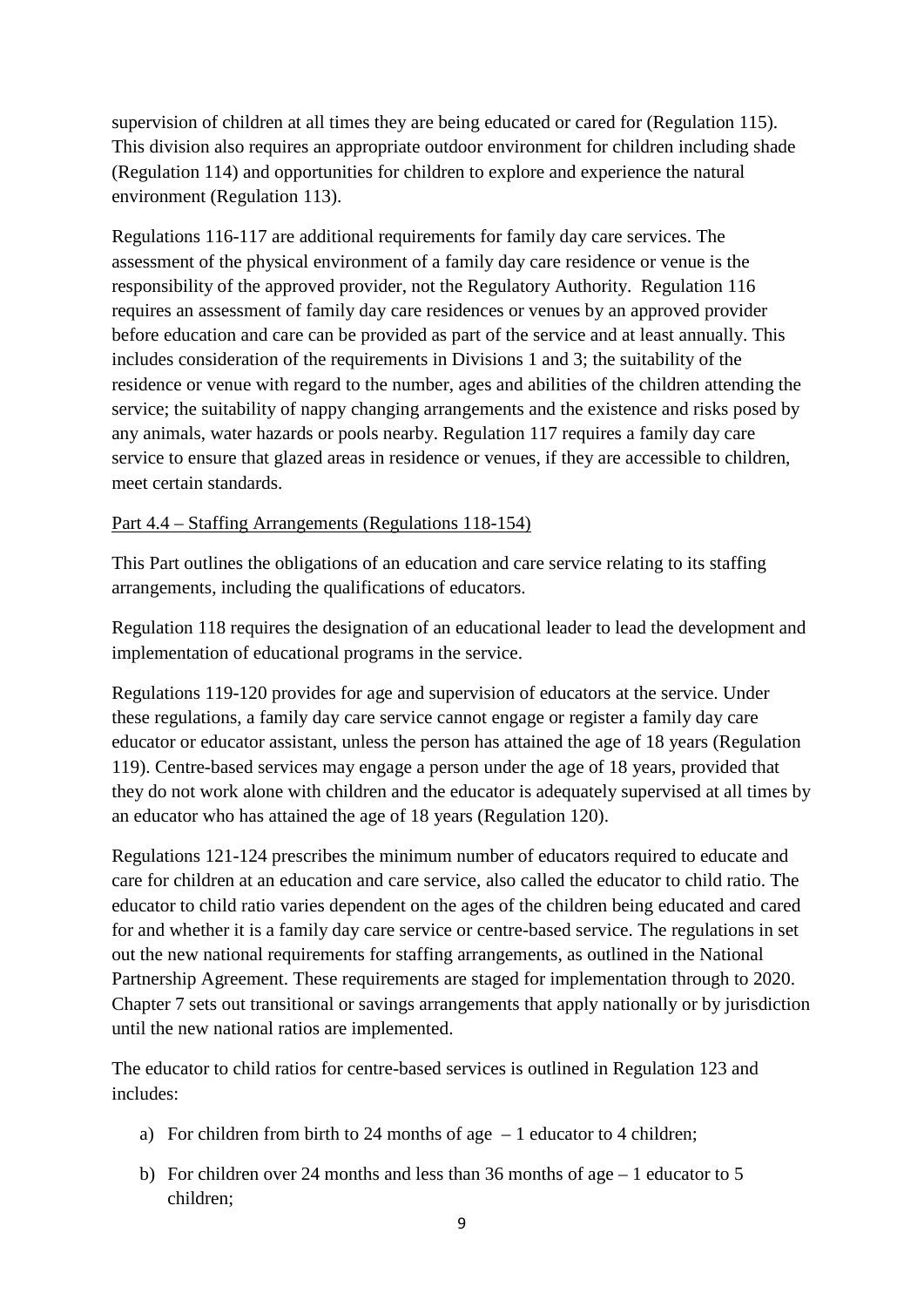- c) For children aged 36 months of age and over (not including children over preschool age) – 1 educator to 11 children; and
- d) For children over preschool age the ratio is that outlined in Chapter  $7 a$  national ratio for this age range has not been agreed.

Regulation 124 outlines the ratio for family day care services of 1 educator to 7 children with no more than 4 children under preschool age. The regulation provides some flexibility in exceptional circumstances.

Regulations 125-128 prescribes the educational qualifications for educators who are educating and caring for children preschool age and under (Regulation 126). For centrebased services, it is required that at least 50% of the educators required to meet the ratio have, or are actively working towards, a diploma level education and care qualification and that the other 50% have or are actively working towards, a certificate III level education and care qualification. For family day care services, all family day care educators are required to have, or be actively working towards, an approved certificate III level education and care qualification (Regulation 127) and family day care co-ordinators are required to have an approved diploma level qualification (Regulation 128). Chapter 7 sets out transitional or savings arrangements that apply nationally or by jurisdiction until the new national requirements for qualifications are implemented.

For the ACT the primary differences between the Regulations and the current *ACT Childcare Services Standards 2009* requirements are:

- The current 1:5 ratio for children aged birth to 24 months will change to 1:4; and
- The requirement to have 50% of educators either holding or working towards a certificate III for centre based services is a new requirement.

Regulations 129-135 supplements the requirements under the National Law by providing that the staffing arrangements in centre-based services must include access to or attendance of early childhood teachers. The Regulations outline the required number of hours and the number of teachers based on the size of the service and its operating hours. In a centre-based service with less than 25 children, the service must have access to an early childhood teacher for at least 20% of the time the service provides education and care. For services with 25 or more children, the early childhood teacher must be in attendance for the prescribed time period. The regulations make provision for other suitably qualified persons, other than early childhood teachers, to be included in circumstances where a second teacher would be required from 2020. Regulation 135 provides for when a teacher is absent for a period not exceeding 12 weeks and requires their replacement with a person holding a primary teaching qualification or an approved diploma level qualification.

Regulation 136 outlines the first aid qualification requirements for education and care services. Under this division an education and care service is required to have at least one educator with a current first aid qualification and training in anaphylaxis and asthma management on the site wherever children are being educated and cared for.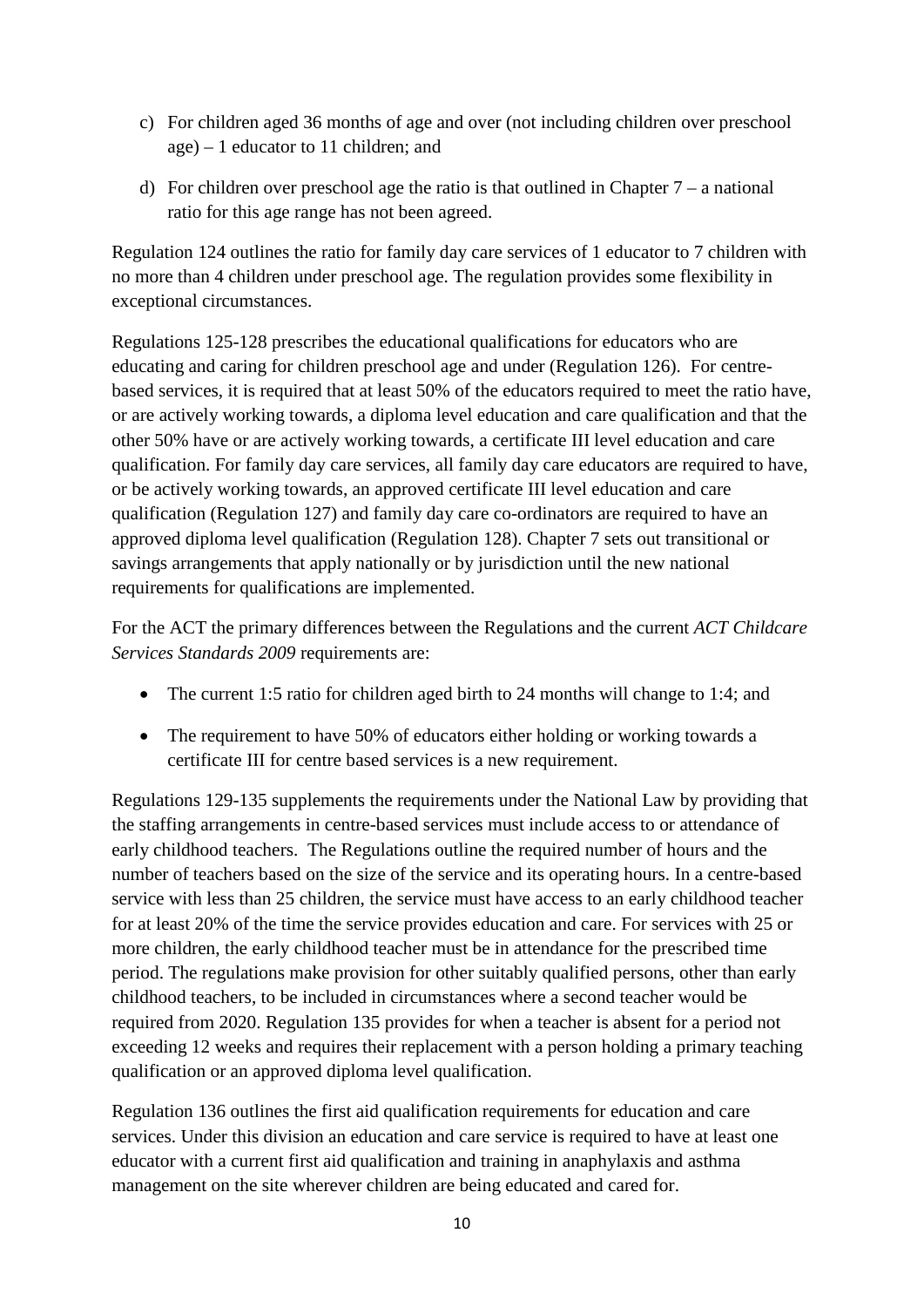Regulations 137- 143 outline the process for the approval and determination of qualifications. Under the requirements, the National Authority must publish a list of approved qualifications. Persons may apply to the National Authority to have a qualification assessed for approval, or for a determination that a qualification is equivalent to an approved qualification.

Regulation 144 establishes the concept of a family day care educator assistant to assist in transporting children to school and other education and care services; or a child's home; providing education and care in an emergency situation when the educator requires urgent medical care or treatment; for periods where the educator attends an appointment for less than 4 hours; or to provide assistance to the educator while educating and caring for children (Regulation 144).

Regulations 145-152 apply to centre-based services only. They outline the requirement for centre-based services to keep a staff record, which includes details of the nominated supervisor (Regulation 146) and other staff members (Regulation 147), such as their names, addresses and dates of birth, evidence of qualifications and any working with children checks; the designation of an educational leader (Regulation 148) and details of volunteers (Regulations 149) working at the service. Regulations 150-152 also require centre-based services to keep a record of the name of the responsible person at the service, the times that educators are working directly with children and the times when a service with under 25 children has access to an early childhood teacher.

Regulations 153-154 applies only to family day care services. This division augments the requirement under the National Law for approved providers to keep a register of family day care educators, outlining the relevant information which is to be kept on the register for each family day care educator, co-ordinator and educator assistant engaged or registered by the service.

# Part 4.5 – Relationships with children (Regulations 155-156)

Regulations 155-156 outlines the obligations of an education and care service in developing and maintaining relationships with children. Under the National Law, an education and care service is required to ensure that interactions with children encourage their development, including the development of self-reliance and self-esteem; maintain the dignity and rights of each child; give each child positive guidance and encouragement toward acceptable behavior and have regard to the family and cultural values, age and physical and intellectual development of each child (Regulation 155). Regulation 156 requires opportunities for children to interact and develop respectful and positive relationships with each other and with staff members and, for this purpose, the approved provider must have regard to the size and composition of the groups of children in the service.

# Part 4.6 – Collaborative relationships with families and communities (Regulation 157)

Regulation 157 outlines the obligations of an education and care service in developing and maintaining collaborative partnerships with families and communities. The regulations in this Part require approved providers, nominated supervisors and educators to allow the parent of a child access to the service while the child is being educated and cared for, unless there is a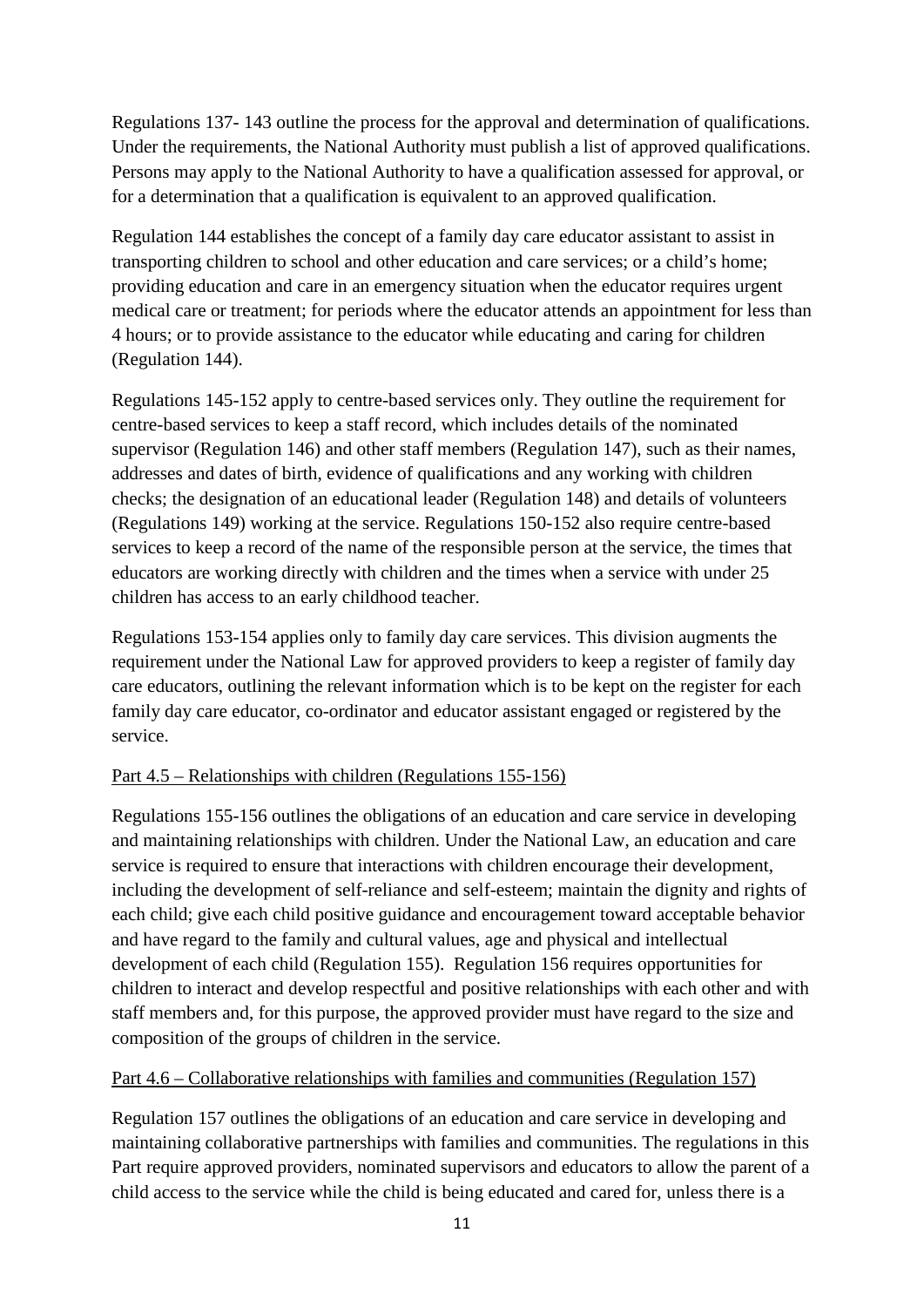court order prohibiting entry, risk to the safety of children or staff at the service, or a conflict with another duty under the National Law.

## Part 4.7 – Leadership and Service Management (Regulations 158-185)

This Part outlines the leadership and service management obligations of an education and care service, which are necessary under the National Law.

Regulations 158- 162 outlines the requirements for the management of services. This includes requirements for attendance records (Regulations 158 and 159); enrolment records to be kept by the approved provider and family day care educator (Regulation 160); authorizations to be kept in the enrolment record, including consent to medical treatment for a child and transportation in an ambulance and any consent to routine outings (Regulation 161); health information to be kept, including any specific health care needs of the child and any allergies or diagnoses as at risk of anaphylaxis; any medical management plan; any dietary restrictions; immunisation status and if a health record has been sighted for the child (Regulation 162).

In addition, this division stipulates the additional requirements for other adults residing at a family day care residence. Under Regulation 163, the approved provider of a family day care service must ensure that persons over the age of 18 years residing in a residence and all family day care educator assistants are fit and proper. The family day care educator has a further responsibility to keep a record of all visitors to the residence or venue while children are being educated and cared for (Regulation 165), and to ensure that visitors are never left alone with children (Regulation 166).

Regulations 168- 172 provides for the policies and procedures which must be kept and followed by an education and care service (Regulation 168-169). Details regarding the content of these policies are outlined in the other areas of this Chapter. Regulation 172 outlines the requirements to notify parents of changes to a policy which may have a significant impact on the provision of the service or affect the family's ability to use the service.

Regulations 173-185 identifies other information and record keeping requirements. These include the information that must be displayed at the service, and the requirements to notify the Regulatory Authority in the event of a change in contact details, operation of the service, or incident that requires closure of the service. The division also outlines the prescribed enrolment and other documents required to be kept by the service (Regulation 177) and evidence of the current public liability insurance (Regulation 180). This division also outlines requirements for confidentiality and storage of records, including where a service is transferred and transfer of records with parental consent (Regulation 184). There is a requirement to ensure that a copy of the National Law and Regulations are accessible at the education and care service (Regulation 185).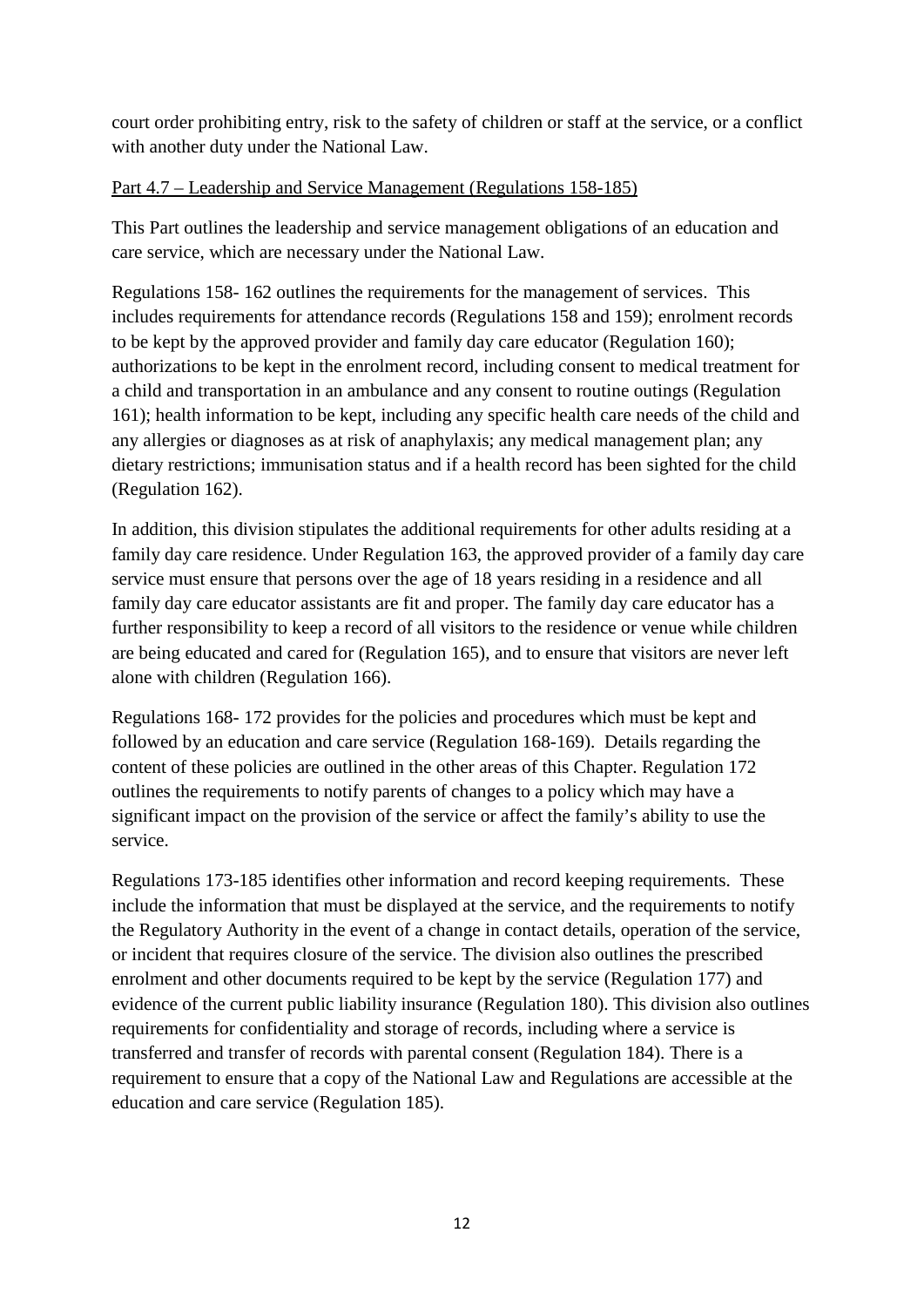# **Chapter 5 – Review, Enforcement and Compliance (Regulations 185-191)**

This Chapter provides for the processes of internal review of decisions of the Regulatory Authority and for enforcement and compliance of obligations under the National Law.

#### Part 5.1 – Internal Review (Regulation 186)

Regulation 186 outlines the application process for an internal review of a reviewable decision of a Regulatory Authority.

### Part 5.2 – Enforcement and Compliance (Regulation 187 -191)

Regulation 187 outlines the prescribed form of the identity card to be carried by authorised officers. Regulation 188 provides for Schedule 3 of the regulation to list the regulations for which a compliance direction may be issued. This Part also includes the application to cancel a prohibition notice (Regulation 189) and in Regulation 190, identifies the regulations for which a Penalty Infringement Notice may be issued. Regulation 191 provides penalties for providing to the National Authority any information or document that a person knows is false or misleading.

### **Chapter 6 – Administration**

## Part 6.1– Australian Children's Education and Care Quality Authority (Regulations 192-194)

Regulations 192-194 sets out provisions relating to the National Authority. Regulation 192 prescribes classes of bodies which may co-operate and share information with the National Authority, participating jurisdictions or the Commonwealth. The regulations in this Part also set out processes for allocating, transferring and reimbursing money to a participating jurisdiction and for the National Authority to invest money in the Authority Fund.

# Part 6.2 – Information, Records and Privacy— National Authority and Regulatory Authorities (Regulations 195- 231)

This Part sets out matters relating to information, records and privacy, affecting the National Authority and Regulatory Authorities. Regulations 195- 203 provide for the application of the Commonwealth Privacy Act 1988 with modifications. Regulation 204-211 provides for the application of the Commonwealth Freedom of Information Act 1982 with modifications. Regulations 212- 217 provides for the application of the New South Wales State Records Act 1988, with modifications, to the National Authority. Regulations 218- 225 provides for the application of the Commonwealth Ombudsman Act 1976.

The intention is to create a nationally consistent approach to privacy and freedom of information for the operation of the Regulatory Authorities and the National Authority by the application of Commonwealth legislation as a law of each state and territory, with appropriate modifications. Application of the New South Wales State Records Act will also create a nationally consistent approach for the record keeping by the National Authority, which will be located in New South Wales.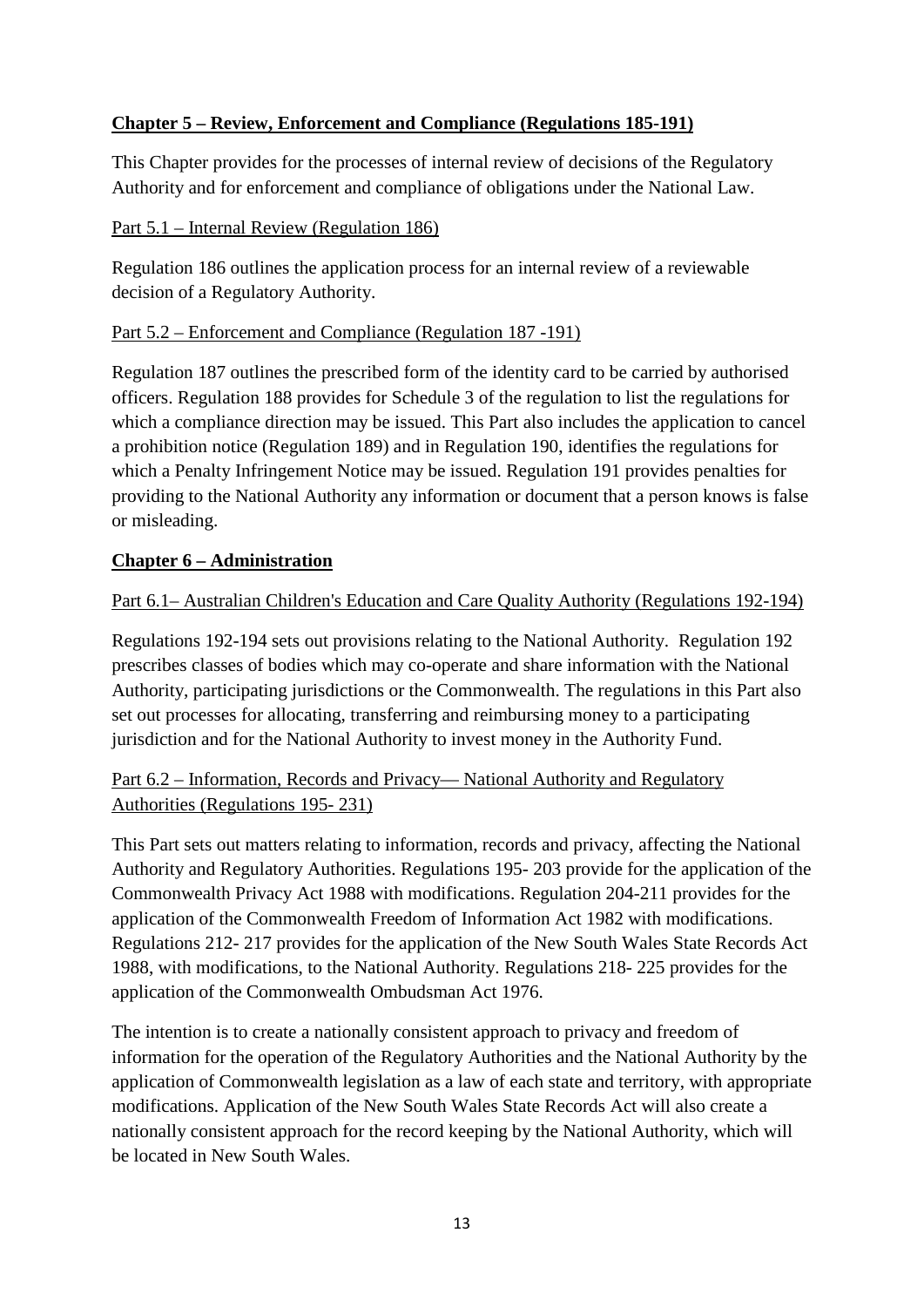The National Law provides for the Office of the National Education and Care Services Freedom of Information Commissioner, the Office of the National Education and Care Services Privacy Commissioner and the National Education and Care Services Ombudsman. The regulations modify the application of these laws, including their scope, financial procedures, reporting, determinations and the circumstances in which the Commissioners may be removed.

Regulations 225- 228 provides for the publication of information including information kept on the register of approved providers, the register of approved education and care services and the register of certified supervisors.

This part also outlines information which may be published for the purposes of the National Law such as information relating to the operation of an education and care service (e.g. hours of operation and contact details), as well as information about compliance notices, enforceable undertakings, suspensions or cancellation of approvals or supervisor certificates.

## Part 6.3—Fees (Regulations 232-236)

Regulations 232-236 prescribes the fees payable under the National Law, including information regarding late payment, waivers, reductions, refunds, indexation and publication of fees. Service approvals under the National Law will be subject to an annual fee based on the size of the service. Other fees apply to particular transactions, such as a service requesting a ratings assessment outside the ordinary rating cycle.

### Part 6.4 — Delegations (Regulation 237)

Regulation 237 identifies the prescribed classes of persons to whom the Regulatory Authority may delegate any of its functions or powers.

# **Chapter 7 – Transitional and Savings provisions**

Chapter 7 provides for transitional and saving provisions.

# Part 7.1 – General transitional and saving provisions (Regulations 238-257)

This part outlines provisions that will apply for all jurisdictions. Regulation 238 provides for the preparation of quality improvement plans. This is to allow approved provider's adequate time after the scheme commencement date to have in place a quality improvement plan.

Regulation 240 allows for educators who have worked continuously in an education and care service for 15 years to continue working as an educator without a qualification. Regulations 241 to 245 provides for educators who are taken to hold approved qualifications. This includes qualifications previously recognised by participating jurisdictions to ensure educators are disadvantaged by moving into the new system.

Regulations 246 and 247 allow for educators in jurisdiction where anaphylaxis and asthma management training was not previously required, to obtain by 1 January 2013, the required training to meet the requirements of the Regulations.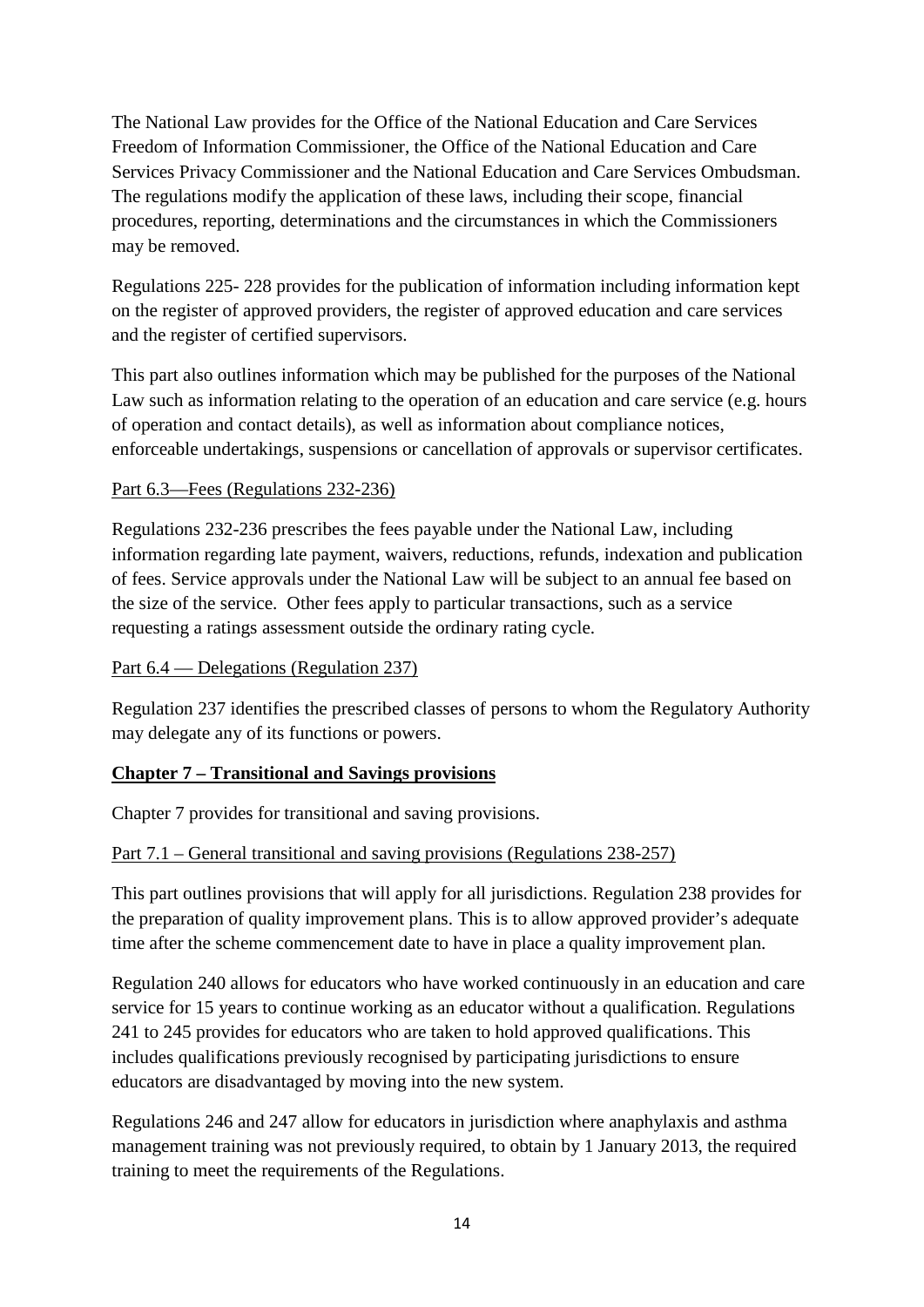Regulations 248 to 251 provide that certain regulations relating to physical environments will not apply in some circumstances to preschools, family day care residence and declared out of scope services.

Regulation 252 and 253 provides that information held by regulatory authorities under previous laws and regulations may be shared between jurisdictions in circumstances prescribed by the National Law.

Regulation 254 provides for the list of approved learning frameworks. For the ACT the Every Change to Learn Curriculum is an approved learning framework until 31 December 2015. This is to allow education and care services to adjust over time to using the Early Years Learning Framework.

Regulation 255 sets out that provider approval fees do not apply to declared out of scope services. Declared out of scope services are those services who will be part of the new system that were not required under a former law to hold an approval to operate. There are no 'declared out of scope services' in the ACT.

Regulation 256 provides that in circumstances where a service is taken to comply with a prescribed regulation a statement to that effect must be displayed in place of the prescribed information.

### Part 7.2 – Australian Capital Territory- specific provisions (Regulations 258-269)

This part (Regulations 258-269) sets out the specific saving and transitional provisions for education and care services in the ACT. Regulations 258 provides for the application of this part in the Australian Capital Territory.

Regulation 259 provides for definitions to assist in the consistent interpretation and application of the provisions throughout this part.

Regulations 260 to 262 allows for the saving of ratio and qualification requirements for education and care services for children over preschool age. These provisions will in effect provide for school age care services to continue operating as they have under the ACT Childcare Standards in relation to qualification and ratio requirements.

Regulation 263 to 265 provides for transitional provisions for education and care services for children preschool age and under. These provisions will in effect provide for centre based services and preschools to continue to operate with the existing qualification requirements until the new requirements come into effect from 1 January 2014. The provisions will allow for the new ratio requirement to be progressively applied to preschools in the ACT.

Regulations 266 and 267 sets out that the new requirements to provide access to or employ and early childhood teacher do not apply until 1 January 2014.

Regulation 268 and 269 provides for the progressive implementation of the new qualification requirements for family day care educators and coordinators.